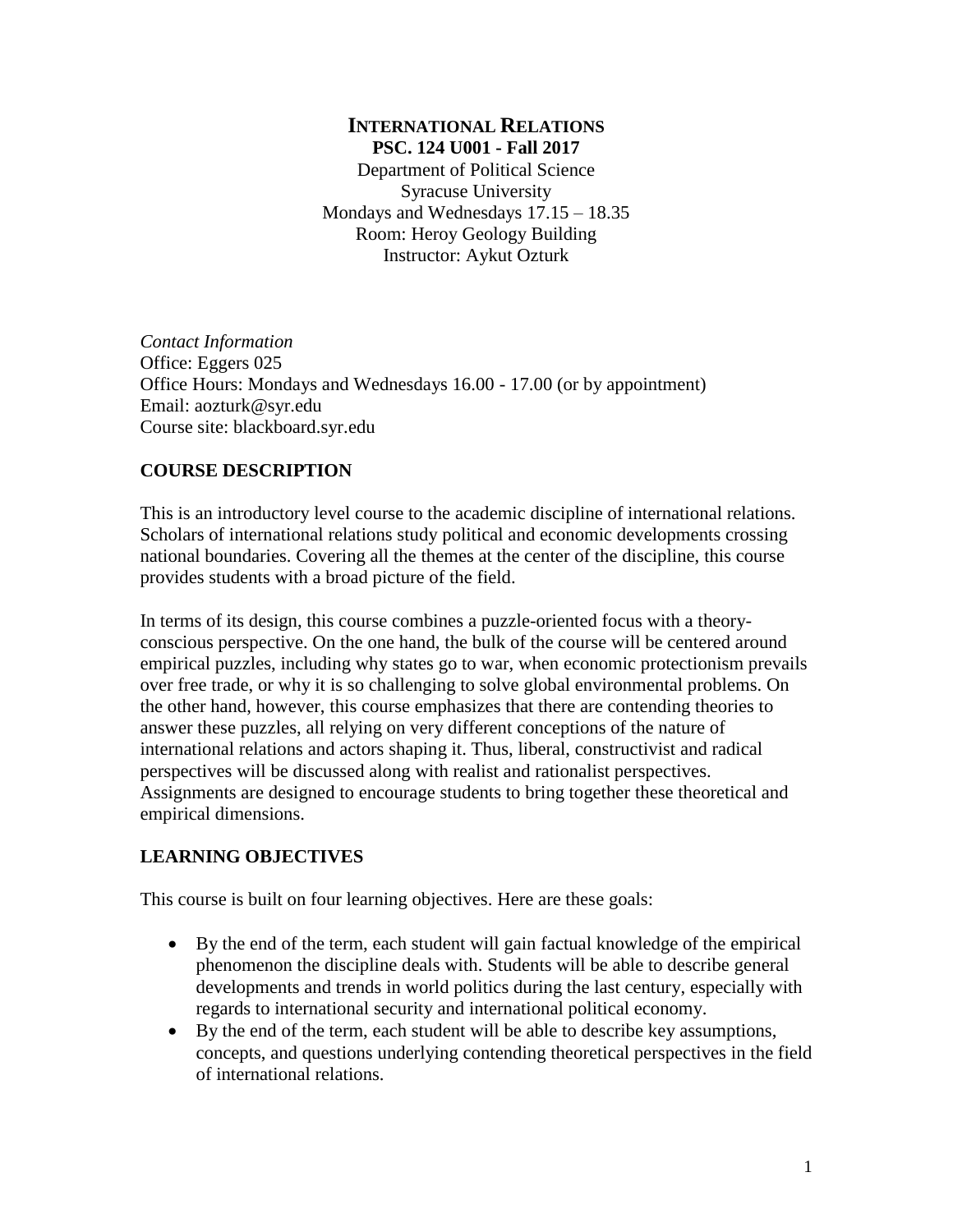- By the end of the term, each student will be able to compare explanatory power of rival international relations theories with regards to various empirical puzzles at hand.
- Analytical thinking is the most important skill undergraduate education can provide to a student. Students should learn to discipline their thinking processes to form and convey coherent and strong arguments. This course intends to contribute to this process through writing and critical presentation assignments. By the end of the term, each student will be able to form argumentative essays and presentations, combining theoretical and empirical dimensions.

# **COURSE REQUIREMENTS AND EVALUATION**

## *Exams: 15\*2 points*

There will be two exams in this class. Second exam is not comprehensive; it only covers the period after the first exam.

I use exams towards first and second learning objectives listed above: developing a factual knowledge of world politics during the last century, and learning key concepts, assumptions and questions developed by contending theoretical perspectives.

Exams will be comprised of short questions; there will be no long essay questions. In exams, students have to give precise responses. No more, no less. Irrelevant words or sentences, even when they are accompanied by correct words and sentences, signify that you are confused about the material, resulting in diminishing credits. A vague understanding of the material, only based on your lecture notes, will not bring full credits. To be successful in exams, you have to read assigned readings, memorize the definition of key concepts, and understand relations between concepts.

# *History Quiz: 5 point.*

This quiz intends to make sure that you read the history chapter of FLS book, which will not be discussed during the class. There will be multiple choice and/or short answer questions on the quiz.

#### *Attendance: 10 points.*

Regular attendance is necessary to get the most out of this course. Being exposed to class discussions, even when you do not actively participate in those discussions, will help you to better understand concepts and issues discussed in the class. For this reason, I will take attendance at each meeting.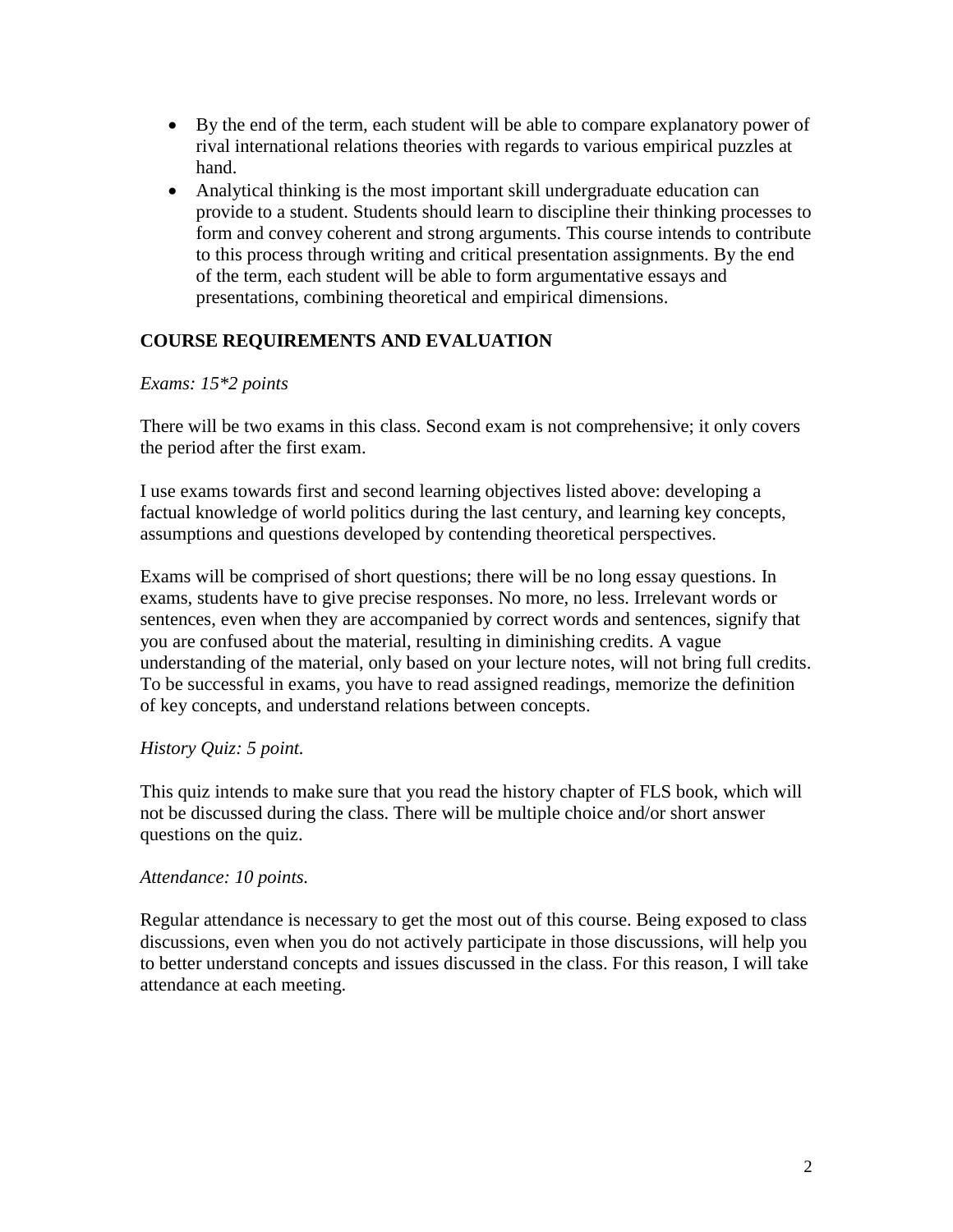## *Participation: 10 points.*

Each time you participate in class discussions, either asking a question or answering a question, you will deepen your comprehension of the class material, being able to think through new concepts you just learned. Furthermore, student participation makes class more interesting for everyone in the classroom, including the instructor. For this reason, class participation will be highly rewarded. It is impossible that you get an A from this class unless you actively participate in most meetings.

## *Essays: 15\*2 points.*

You will write two essays throughout the term. Unlike exams, essays are directed towards third and fourth learning objectives: improving your ability to interpret the course material and adapt your knowledge to new contexts. I use these assignments to develop your writing skills too. To be successful in these assignments, you have to write coherent essays, proposing a central argument, supported by logical inferences and empirical examples. I will use one of our meetings to discuss ways to write better essays.

## *Critical Presentation: 15 point.*

Starting from September 20, two students will be responsible at each meeting to provide a critical presentation of the assigned reading. Like essays, this assignment is also directed towards third and fourth learning objectives. In presentations, I expect you to tell us what you did not like with the reading, or what you found missing at the reading, or what further questions the relevant book chapter brought to your mind. One way to criticize readings is to rely on our theoretical discussions during the first month of the course, pointing to assumptions of the reading that seem unwarranted to you. Another way is a careful focus on the text, revealing inconsistencies within the text or inconsistencies between the text and the real world you see around.

Each presentation should be around 5-10 minutes. No summary of the book chapter, please.

| Grade            | <b>Grade Points</b> | <b>Total Points</b> |
|------------------|---------------------|---------------------|
| A                | 4                   | 93-100              |
| $A-$             | 3.66                | 90-92               |
| $B+$             | 3.33                | 88-90               |
| B                | 3                   | 83-87               |
| $B -$            | 2.66                | 80-82               |
| $\overline{C}$ + | 2.33                | 77-79               |
| $\mathcal{C}$    | 2                   | 73-76               |
| $C-$             | 1.66                | 70-73               |
| D                |                     | 66-70               |
| ${\bf F}$        | 0                   | $0 - 65$            |

#### **GRADING TABLE**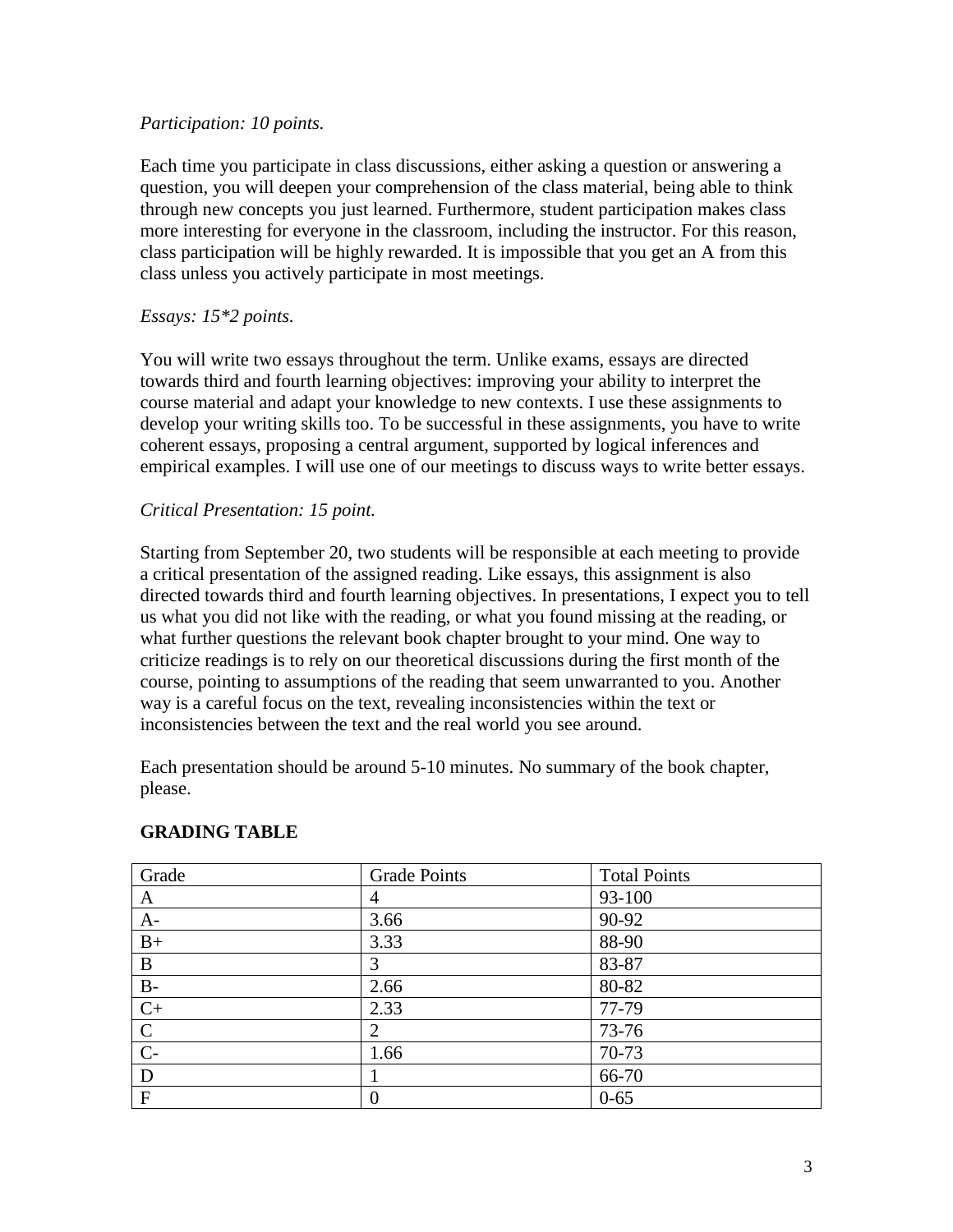# **REQUIRED TEXT AND COURSE READING**

Frieden, Jeffry, David Lake, and Kenneth Schultz ("FLS"). *World Politics: Interests, Institutions, Interactions.* New York: WW Norton. (Second Edition, 2012).

Additional readings will be made available on our course page available at blackboard.syr.edu.

# **COURSE SCHEDULE AND READINGS**

Note: Over the course of the semester, some reading assignments may change. Stay tuned for updates!

# **Introduction**

August 28, Monday: Introduction to the Class

## **Part 1: Theoretical Approaches to International Relations**

August 30, Wednesday: Theories in Social Sciences

- FLS, Introduction and Chapter 1
- *History Quiz*

September 4: No Class, Monday

• Start reading the Waltz piece; it is a difficult one.

September 6, Wednesday: Realism, International System of States, Anarchy

• Kenneth Waltz, 1979. Theory of International Politics, excerpts from Art and Jervis (2011).

September 11, Monday: Liberalism

• David Baldwin, 1993, "Neoliberalism, Neorealism, and World Politics", pages 3- 22.

September 13, Wednesday: Realism vs. Liberalism

September 18, Monday: Constructivism and Radical Critique

• V.I. Lenin, 1917. Imperialism, The Highest Stage of Capitalism, excerpts from Mingst and Snyder (2013)

September 20, Wednesday: Approaching Problems of International Relations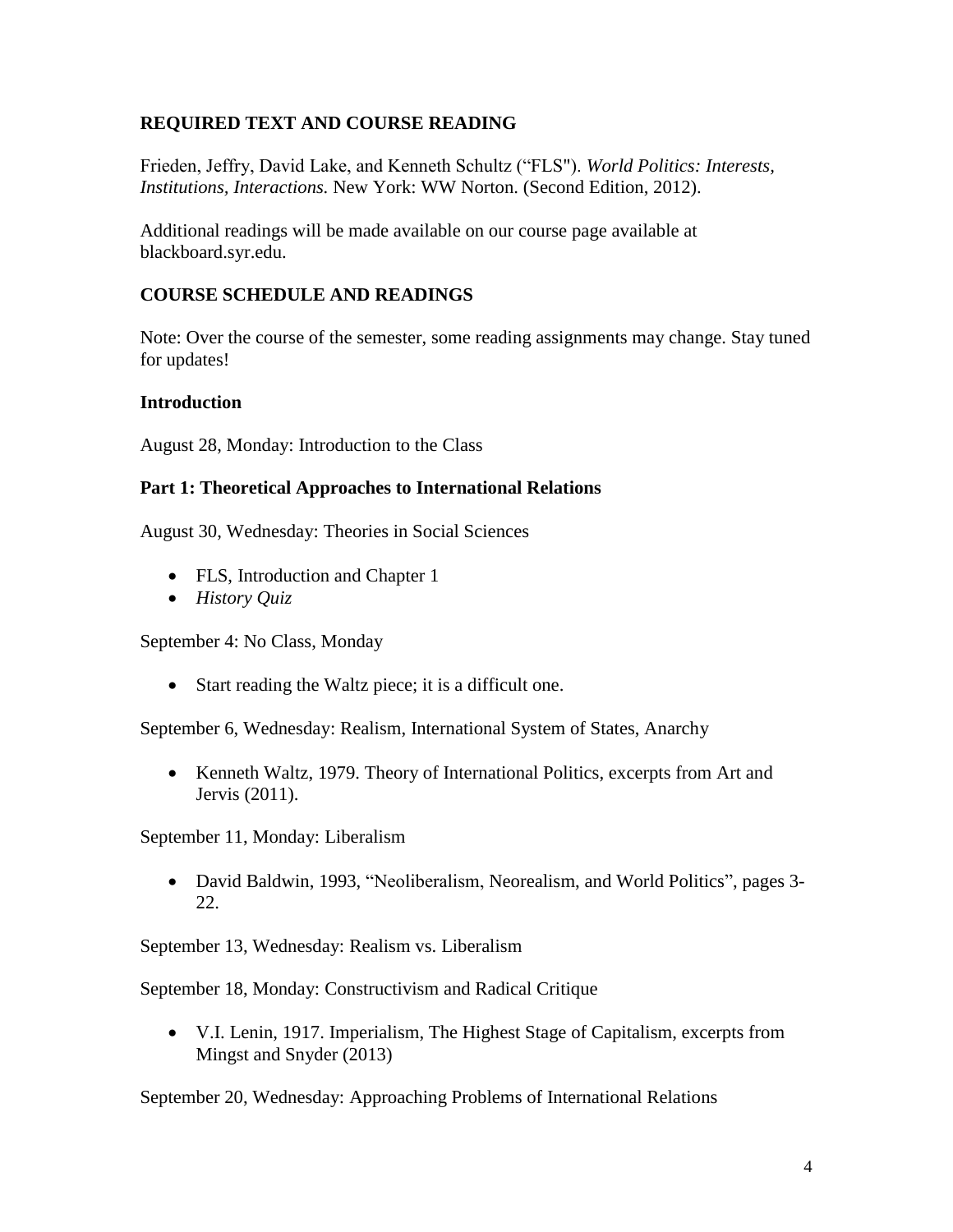• Robert Jervis, 2002, 'Theories of War in an Era of Leading-Power Peace', *American Political Science Review*.

September 25, Monday: Approaching Problems of International Relations- II

• FLS, Chapter 2.

# **Part 2: Main Themes in International Relations**

## *a) International Security*

September 27, Wednesday: Why are There Wars?

• FLS, Chapter 3.

October 2, Monday: Security Dilemma in International Politics

• Robert Jervis. "Cooperation Under the Security Dilemma" *World Politics*, 30(2), pp. 186-214 only.

October 4, Wednesday: Domestic Causes of War

• FLS, Chapter 4, 124 to 154.

October 9, Monday: Explaining Democratic Peace

• FLS, Chapter 4, 154 to 164.

October 11, Wednesday: International Institutions and Collective Security

• FLS, Chapter 5.

October 16, Monday: International Institutions: Whose Institutions?

- Walter Russell Mead. 2014. "The Return of Geopolitics: The Revenge of the Revisionist Powers." Foreign Affairs May/June.
- G. John Ikenberry. 2014. "The Illusion of Geopolitics." Foreign Affairs May/June.

October 18, Wednesday: Civil War and International Terrorism

• FLS, Chapter 6.

October 23, Monday: Exam 1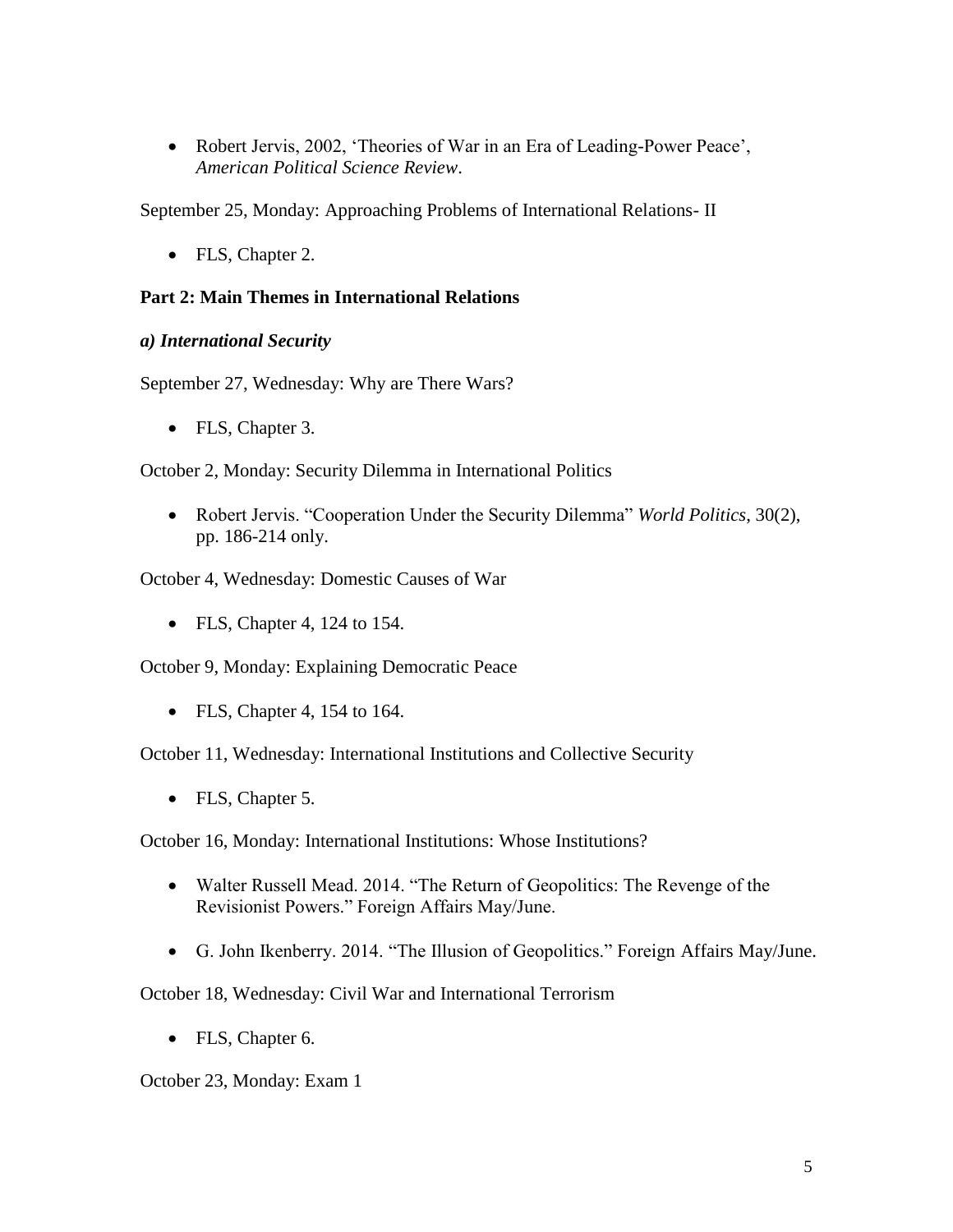## *b) International Political Economy*

October 25, Wednesday: Power and International Economic System

- Robert Gilpin, The Nature of Political Economy in *U.S. Power and the Multinational Corporation*
- Robert O. Keohane, excerpt from *After Hegemony: Cooperation and Discord in the World Political Economy*

October 30, Monday: International Trade

• FLS, Chapter 7, 264 to 287.

November 1, Wednesday: International Trade II

• FLS, Chapter 7, 287 to 306.

November 6, Monday: International Financial Relations

• FLS Chapter 8.

November 8, International Monetary Relations

• FLS Chapter 9.

November 13, Monday: Paper Writing Session

• Assignment 1 due on November 15.

November 15, Wednesday: Global Economic Inequality

• FLS Chapter 10.

November 19, Monday: Thanksgiving Break

November 22, Wednesday: Thanksgiving Break

#### *c) Transnational Problems*

November 27, Monday: Wednesday: Global Environmental Issues

• FLS, Chapter 13.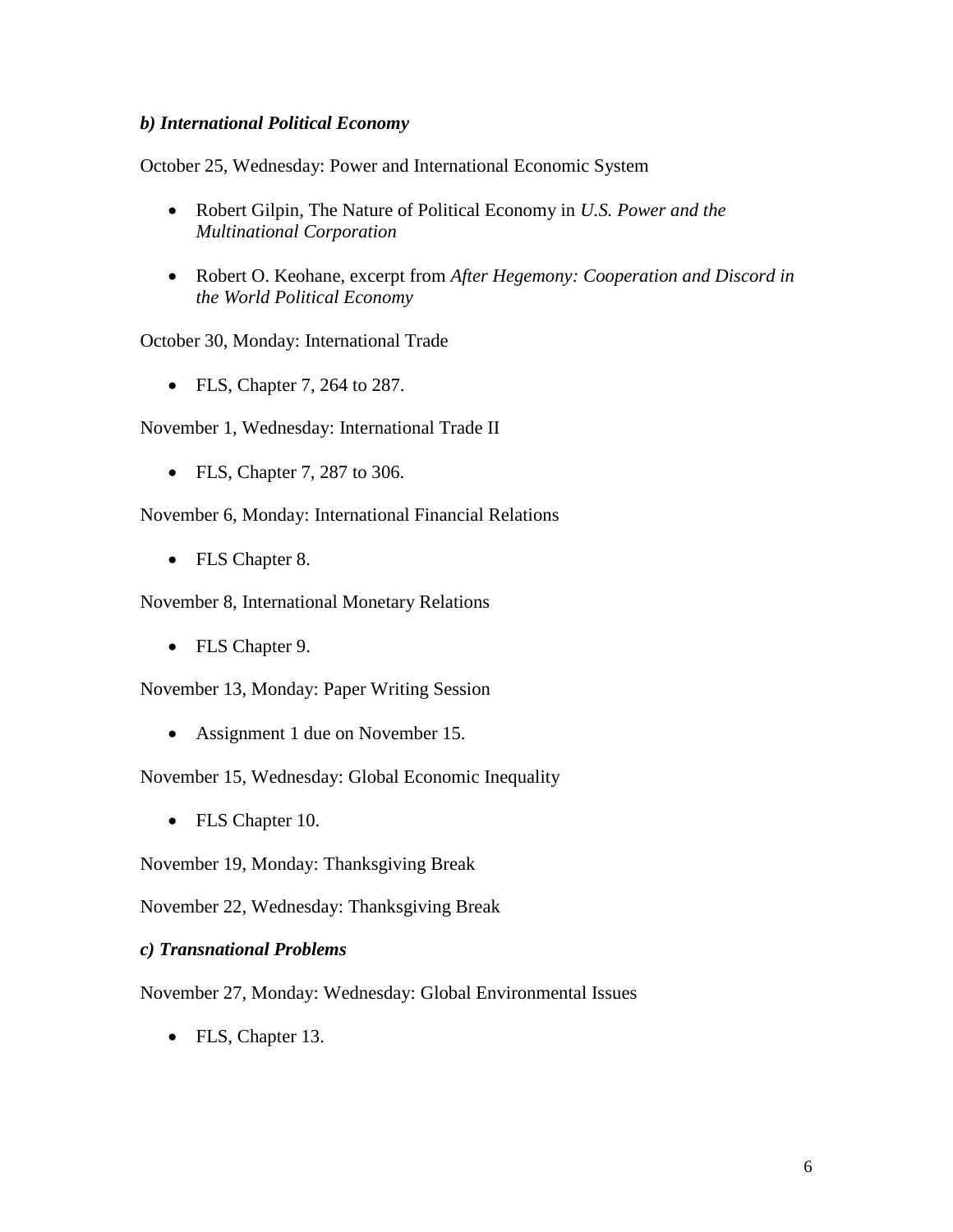November 29, Wednesday: International Law and Human Rights

• FLS, Chapter 11 and 12.

December 4, Monday: No Class

• Study for Exam- I will hold extended office hours.

December 6, Wednesday:

• Second Exam

Final Exam Day- TBD

.

• No final exam, assignment 2 is due on the final exam day.

# **SYRACUSE UNIVERSITY POLICIES**

University policies regarding Disability-Related Accommodation, Diversity and Disability, the Religious Observances Notification and Policy, the Academic Integrity Policy, and Orange Success can be accessed via the Office of the Provost's website at: http://provost.syr.edu/

# **UNIVERSITY ATTENDANCE POLICY**

Attendance in classes is expected in all courses at Syracuse University. Students are expected to arrive on campus in time to attend the first meeting of all classes for which they are registered. Students who do not attend classes starting with the first scheduled meeting may be academically withdrawn as not making progress toward degree by failure to attend. Instructors set course-specific policies for absences from scheduled class meetings in their syllabi. It is a federal requirement that students who do not attend or cease to attend a class to be reported at the time of determination by the faculty. Faculty should use "ESPR" and "MSPR" in Orange Success to alert the Office of the Registrar and the Office of Financial Aid. Students should also review the university's religious observance policy and make the required arrangements at the beginning of each semester.

Excuses for class absences for medical reasons will be given only if such absences are advised by a health care provider at the Health Center, based on clinical findings and prescribed treatment recommendations. Excused notes will not be given solely to confirm a visit to the Health Center. For complete details on excuse notes, visit: *http://health.syr.edu/faqs/index.html*

# **ACADEMIC INTEGRITY POLICY**

Syracuse University's Academic Integrity Policy reflects the high value that we, as a university community, place on honesty in academic work. The policy defines our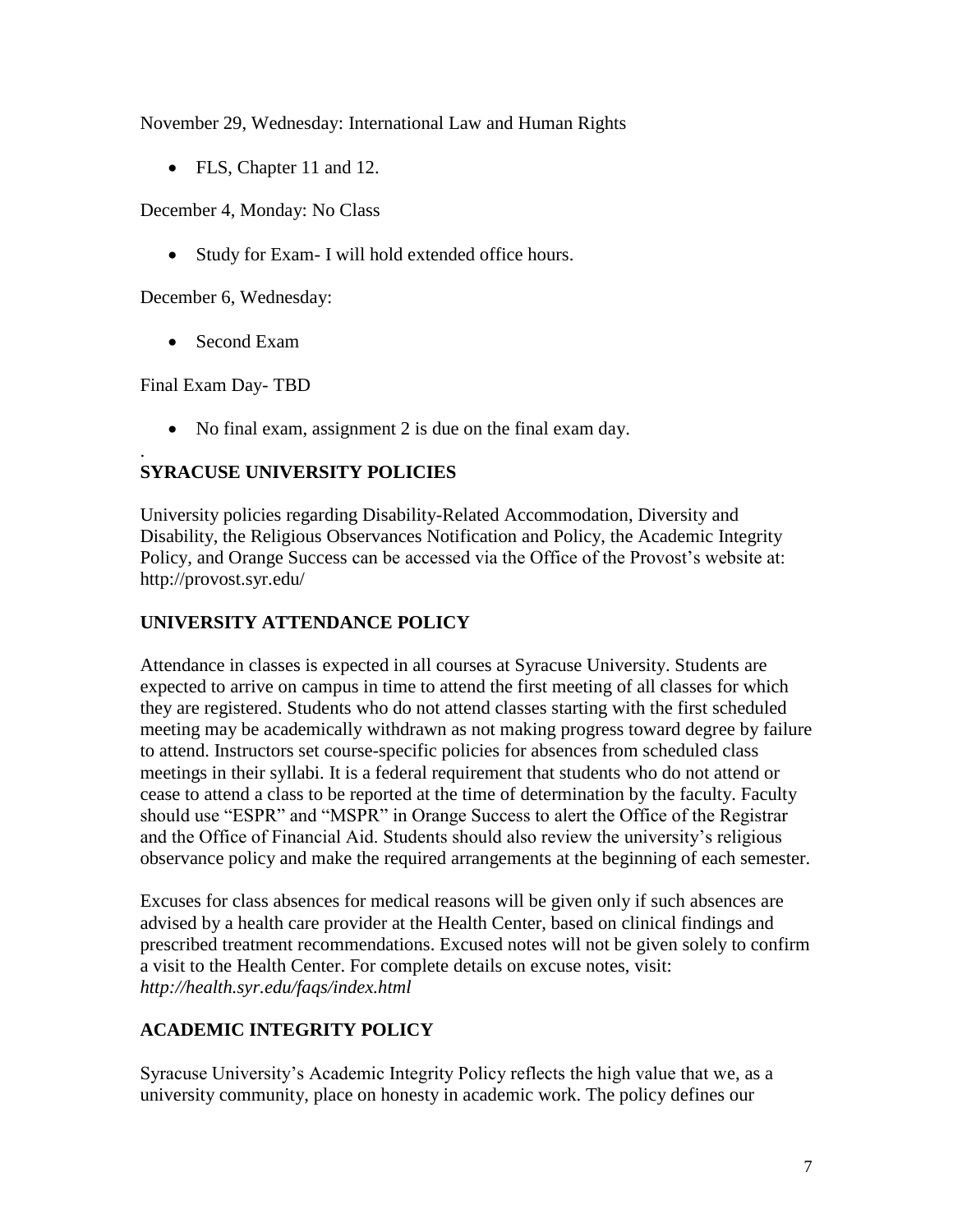expectations for academic honesty and holds students accountable for the integrity of all work they submit. Students should understand that it is their responsibility to learn about course-specific expectations, as well as about university-wide academic integrity expectations. The policy governs appropriate citation and use of sources, the integrity of work submitted in exams and assignments, and the veracity of signatures on attendance sheets and other verification of participation in class activities. The policy also prohibits students from submitting the same work in more than one class without receiving written authorization in advance from both instructors. Under the policy, students found in violation are subject to grade sanctions determined by the course instructor and non-grade sanctions determined by the School or College where the course is offered as described in the Violation and Sanction Classification Rubric. SU students are required to read an online summary of the University's academic integrity expectations and provide an electronic signature agreeing to abide by them twice a year during pre-term check-in on MySlice. The Violation and Sanction Classification Rubric establishes recommended guidelines for the determination of grade penalties by faculty and instructors, while also giving them discretion to select the grade penalty they believe most suitable, including course failure, regardless of violation level. Any established violation in this course may result in course failure regardless of violation level.

This class will use the plagiarism detection and prevention system Turnitin. You will have the option to submit your papers to Turnitin to check that all sources you use have been properly acknowledged and cited before you submit the paper to me. I will also submit all papers you write for this class to Turnitin, which compares submitted documents against documents on the Internet and against student papers submitted to Turnitin at Syracuse University and at other colleges and universities. I will take your knowledge of the subject matter of this course and your writing level and style into account in interpreting the originality report. Keep in mind that all papers you submit for this class will become part of the Turnitin.com reference database solely for the purpose of detecting plagiarism of such papers.

# **DISABILITY-RELATED ACCOMMODATIONS**

If you believe that you need accommodations for a disability, please contact the Office of Disability Services (ODS) located at 804 University Avenue, third floor or go to the ODS website at *disabilityservices.syr.edu* and click current students tab to register on-line. You may also call 315.443.4498 to speak to someone regarding specific access needs. ODS is responsible for coordinating disability-related accommodations and will issue 'Accommodation Letters' to students as appropriate. Since accommodations may require early planning and are not provided retroactively, please contact ODS as soon as possible.

Syracuse University values diversity and inclusion; we are committed to a climate of mutual respect and full participation. My goal as your instructor is to create a learning environments that are useable, equitable, inclusive and welcoming. If there are aspects of the instruction or design of this course that result in barriers to your inclusion or accurate assessment or achievement, I invite you to meet with me to discuss additional strategies beyond accommodations that may be helpful to your success.